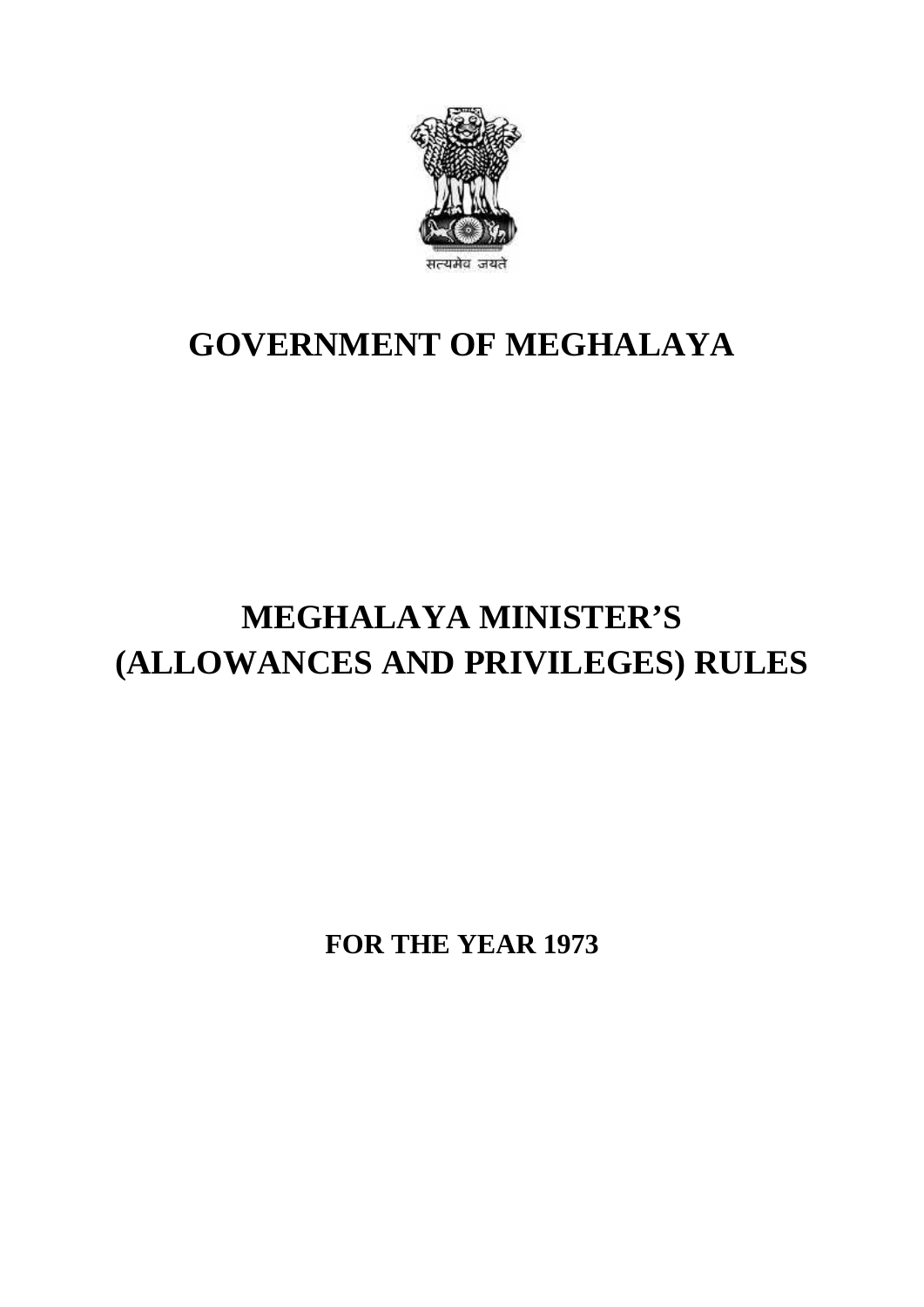#### The 14<sup>th</sup> December, 1973

**No. FEM.15/72/137** – In exercise of the powers conferred by Sections 3, 4, 5, 7, 8 The 14<sup>th</sup> December, 1973<br> **No. FEM.15/72/137** – In exercise of the powers conferred by Sections 3, 4, 5, 7, 8<br>
and 10 of the Meghalaya Ministers' (Salaries and Allowances) Act, 1972 (Act No. 4 of<br>
1972), the Governor of M 1973<br>
1972), **No. FEM.15/72/137** – In exercise of the powers conferred by Sections 3, 4, 5, and 10 of the Meghalaya Ministers' (Salaries and Allowances) Act, 1972 (Act No. 1972), the Governor of Meghalaya is pleased to mak **THE MEGHALAYA MINISTER'S (ALLOWANCES AND PRIVILEGES)**

## **RULES, 1973**

#### **CHAPTER I**

#### **preliminary**

1. **Short title and commencement** – (1) Theses Rules may be called the Meghalaya Ministers' (Allowances and Privileges) Rules, 1973

**Short title and commencement** – (1) Theses Rules may be called the Meghalaya Ministers' (Allowances and Privileges) Rules, 1973<br>(2) They shall be deemed to have come into force with effect from the 21<sup>st</sup> January, 1972, or privileges enjoyed by a Minister under rules in force, prior to the issue of these rules,<br>
shall be made.<br> **In these rules** –<br>
(i) "Act" means the Meghalaya (Ministers' Salaries and Allowances) Act, 1972;<br>
(ii) "Ministe shall be made.

- 2. **In these rules –**
	-
	- (ii) "Minister" includes the Chief Minister.

#### **CHAPTER II**

#### **A – Residence of Ministers and Service Allowances**

3. (1) Every residence provided to a Minister shall be initially furnished with furniture, carpets, screens and other articles as per the scale given in Schedule I, and the total expenditure by Government on this account shall not exceed rupees twenty thousand.

**Explanation** – The maximum limit of rupees twenty thousand for furnishing the residence shall only be applicable, in cases where furnishing is necessary in furniture. Existing houses, already furnished, need not be re-furnished until the Public Works **Explanation** – The maximum limit of rupees twenty thousand for furnishing the residence shall only be applicable, in cases where furnishing is necessary in furniture. Existing houses, already furnished, need not be re-fur any item is worn out or damaged beyond repair, except through negligence, replacement may be made by an article of a similar type. (2) Department in consultation with the Finance Department decides otherwise; but where<br>any item is worn out or damaged beyond repair, except through negligence, replacement<br>may be made by an article of a similar type.<br>(2)

particular residence or to meet the wishes of a particular Minister, such deviation shall be permissible, provided that the prescribed monetary limit of rupees twenty thousand is not exceeded in any case.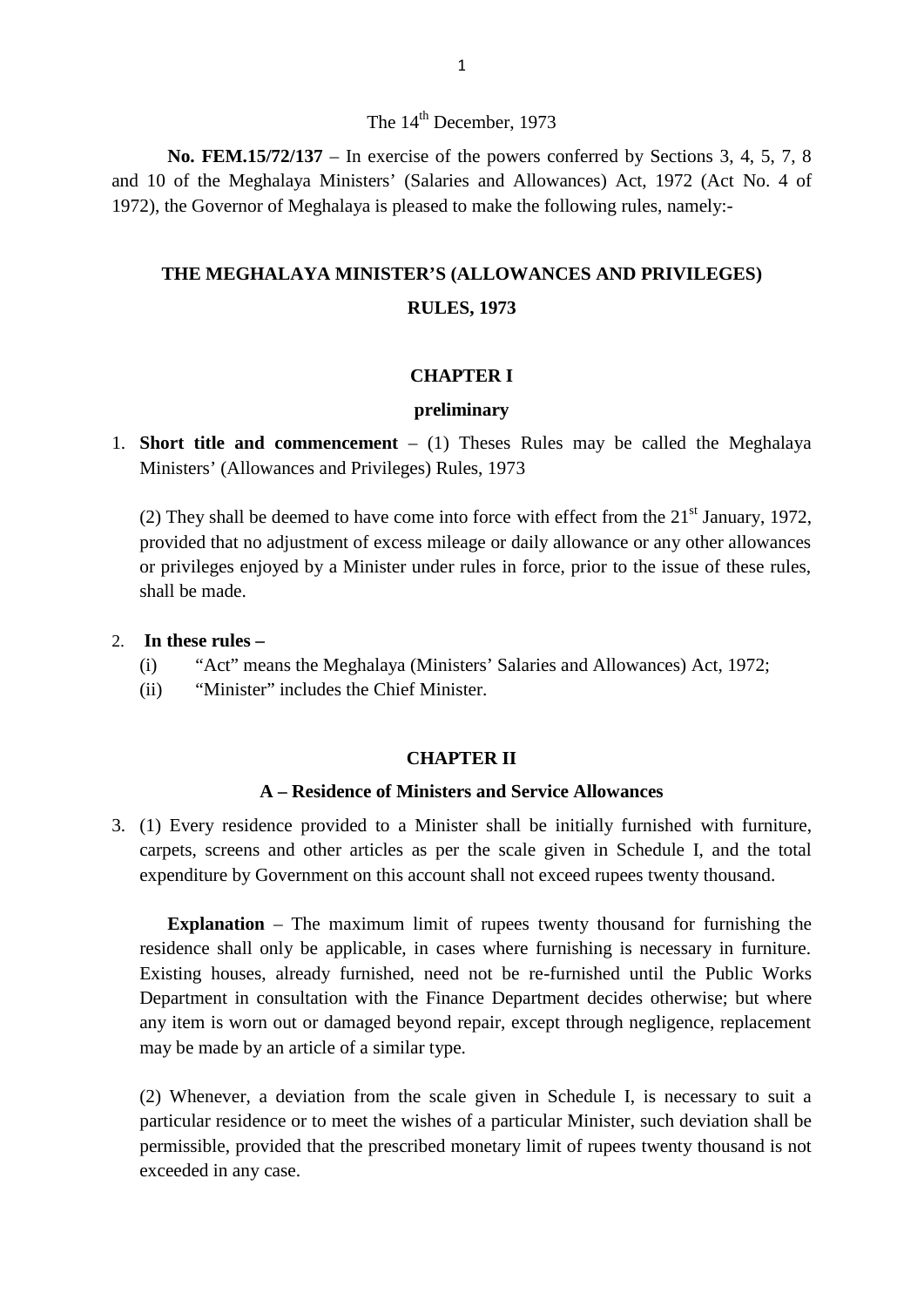4. (1) Renewals and replacements of the articles supplied to residence of the Minister under rule 3 shall be at public expense when the Government in the Public Works Department, are satisfied that a particular article has become unusable due to normal wear and tear. (1) Renewals and replacements of the articles supplied to residence of the Minister under rule 3 shall be at public expense when the Government in the Public Works Department, are satisfied that a particular article has be

Minister, Government in the Public Works Department shall be the authority competent (2) If any article supplied to the residence of the Minister under rule 3 is lost or damaged, except through normal wear and tear, the loss to Government shall be made good by the Minister, Government in the Public Works D normal wear and tear, and to assess the loss. to decide whether a particular article has been lost or damaged, otherwise than through<br>normal wear and tear, and to assess the loss.<br>5. (1) The articles supplied to the residence of the Minister under rule shall be physic

verified by the Estate Officer at least once in a year. For this purpose the Estate Officer shall maintain three sets of stock-books, one of which shall be kept with the Estate<br>Officer, the other at the residence concerned and the third one with the Government in the<br>Public Works Department.<br>(2) When a Minister v Officer, the other at the residence concerned and the third one with the Government in the Public Works Department.

shall physically verify the articles supplied at the residence under rules 3 and 4 with the stock-books and take over the articles under his custody. (2) When a Minister vacates the residence provided to him under the Act, Estate Officer shall physically verify the articles supplied at the residence under rules 3 and 4 with the stock-books and take over the articles und

income shall physically verify the articles supplied at the residence under rules 3 and 4 with the stock-books and take over the articles under his custody.<br>
(3) The stock-book shall be signed by the Minister and the Estat takes over the articles under his custody. (3) The stock-book shall be signed by the Minister and the Estate Officer at the time of<br>initial furnishing and annual verification and also at the time when the Estate Officer<br>takes over the articles under his custody.<br>6. (3) The stock-book shall be signed by the Minister and the Estate Officer at the time of<br>initial furnishing and annual verification and also at the time when the Estate Officer<br>takes over the articles under his custody.<br>6.

- permitted except with the prior approval of the Public Works Department and the Finance Department. 17. A free furnished residence provided to a Minister under the Act shall not be permitted except with the prior approval of the Public Works Department and the Finance Department.<br>
17. A free furnished residence provided
- public expense in the manner indicated below:-
- Variant expense in the public Works Department will carry out necessary repairs polishing and<br>
iic expense in the manner indicated below:-<br>
(i) The public Works Department will carry out necessary repairs polishing and<br>
va vanishing of the furniture and washing of carpets, and screens ; provided that the maximum annual expenditure on this account shall not exceed rupees one thousand. (i) The public Works Department will carry out necessary repairs polishing and vanishing of the furniture and washing of carpets, and screens ; provided that the maximum annual expenditure on this account shall not exceed
	- rupees one hundred only per mensem. (ii) The actual charges on account of consumption of electrical energy, including<br>
	tot water charges shall be met by the Government, subject to a maximum of<br>
	rupees one hundred only per mensem.<br>
	(iii) If the charges on acc
	- maximum limits, the excess over the prescribed maximum shall be borne by the Minister. The municipal and other taxes on the holding shall be prescribed<br>
	The municipal and other taxes on the holding shall be paid by the<br>
	Government.
	- Government.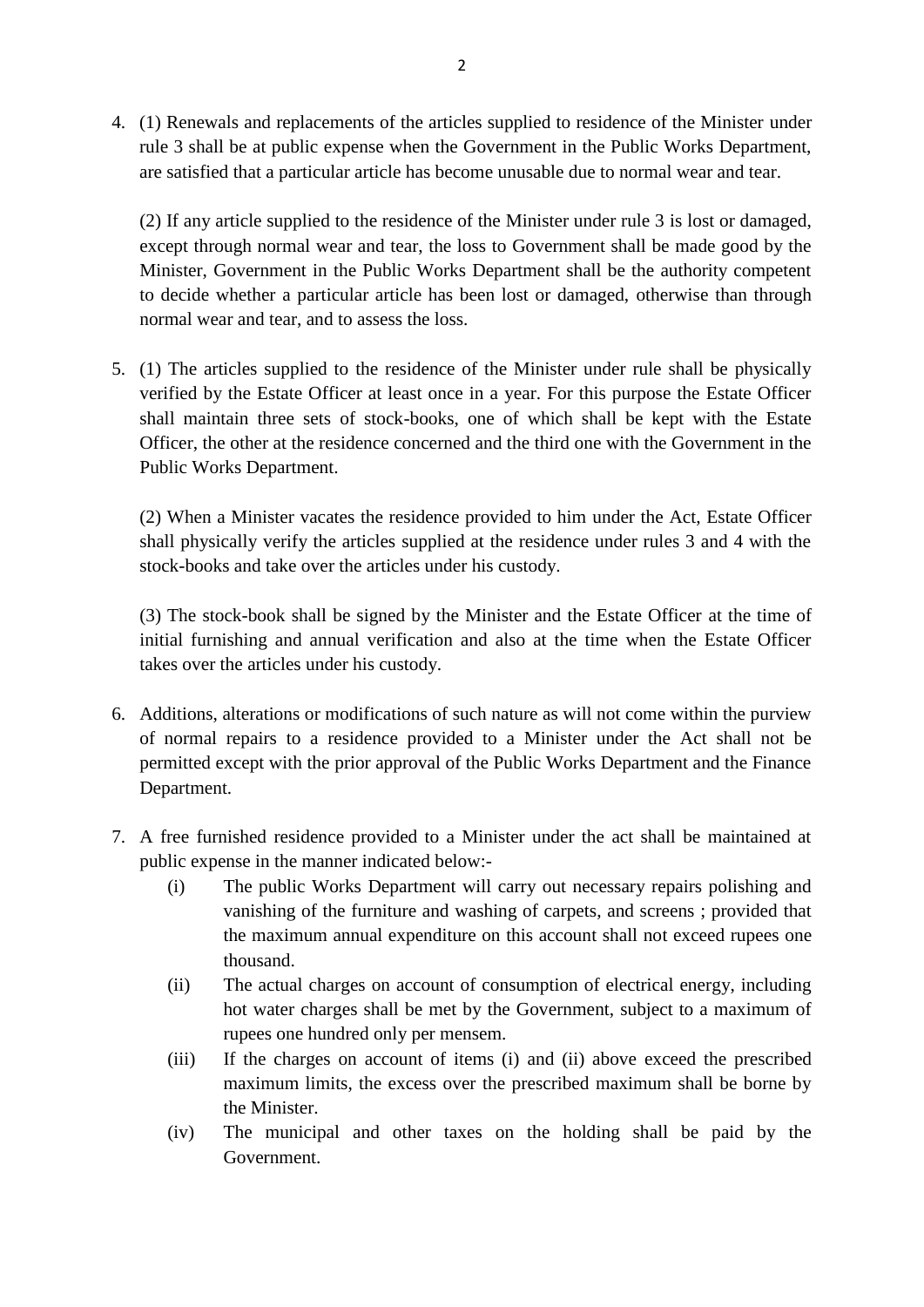- (v) Government may entertain upto two malls and one sweeper for a residence provided to a Minister. provided to a Minister.
- (v) Covernment may entertain upto two malls and one sweeper for a residence<br>provided to a Minister.<br>(vi) Annual repairs to the Government residence including white washing,<br>polishing and vanishing shall, however, be carrie polishing and vanishing shall, however, be carried out by P.W.D., in accordance with the rules and practice in force from time to time. provided to a Minister.<br>
(vi) Annual repairs to the Government residence including white washing,<br>
polishing and vanishing shall, however, be carried out by P.W.D., in<br>
accordance with the rules and practice in force from
- borne by the Minister himself.
- 8. When a Minister is not provided with a free furnished residence under the Act he shall be<br>8. When a Minister is not provided with a free furnished residence under the Act he shall be<br>8. When a Minister is not provided w Figure 1.1 The amount of the amount of the amount of the amount the amount of house rentioned above shall be<br>when a Minister is not provided with a free furnished residence under the Act he shall be<br>entitled, in addition the Act, to the privileges under rule 7, provided that in lieu of the privileges under rule 7 When a Minister is not provided with a free furnished residence under the Act he shall be entitled, in addition to the amount of house rent allowance provided for in Section 4 of the Act, to the privileges under rule 7, p provided further that in lieu of the privileges under rule 7 (v), if a Minister employs his own mali or sweeper he will be entitled to be reimbursed for employing them at the minimum rate in the scale of pay including dearness allowance, etc., admissible to such (i), a Minister will be entitled to dra<br>provided further that in lieu of the p<br>own mali or sweeper he will be en<br>minimum rate in the scale of pay inclass of Government employees.

**Explanation** – Under this rule, a Minister will be entitled to reimbursement of charges on account of the cost of consumption of electrical energy upto the maximum limit prescribed under rule 7 (ii). He will also be entitled to recover the actual Municipal **Explanation** – Under charges on account of the limit prescribed under rule taxes under rule 7 (iv).

## CHAPTER III **Travelling and Daily Allowances CHAPTER III**<br>ng and Daily Allowances<br>A - GENERAL

- A GENERAL<br>9. Travelling allowance is admissible only for journey performed on public business. The journeys must have been actually necessitated by public business which could not be performed at headquarters. For this purpose, performance of normal duties by a Minister<br>at a place away from headquarters, to which he may have proceeded purely for personal<br>reasons, is not sufficient to enable him to draw at a place away from headquarters, to which he may have proceeded purely for personal reasons, is not sufficient to enable him to draw travelling allowance.
- held to have been performed by the shortest of two or more practicable routes or by the cheapest of such routes as may be equally short. (1) For the purpose of calculating travelling allowance, a journey between two stations is<br>held to have been performed by the shortest of two or more practicable routes or by the<br>cheapest of such routes as may be equally s

by the ordinary modes of travelling.

(3) Travelling allowance for journeys by a route other than the shortest or cheapest, will not be admissible unless some public interest is served by such journey, such as the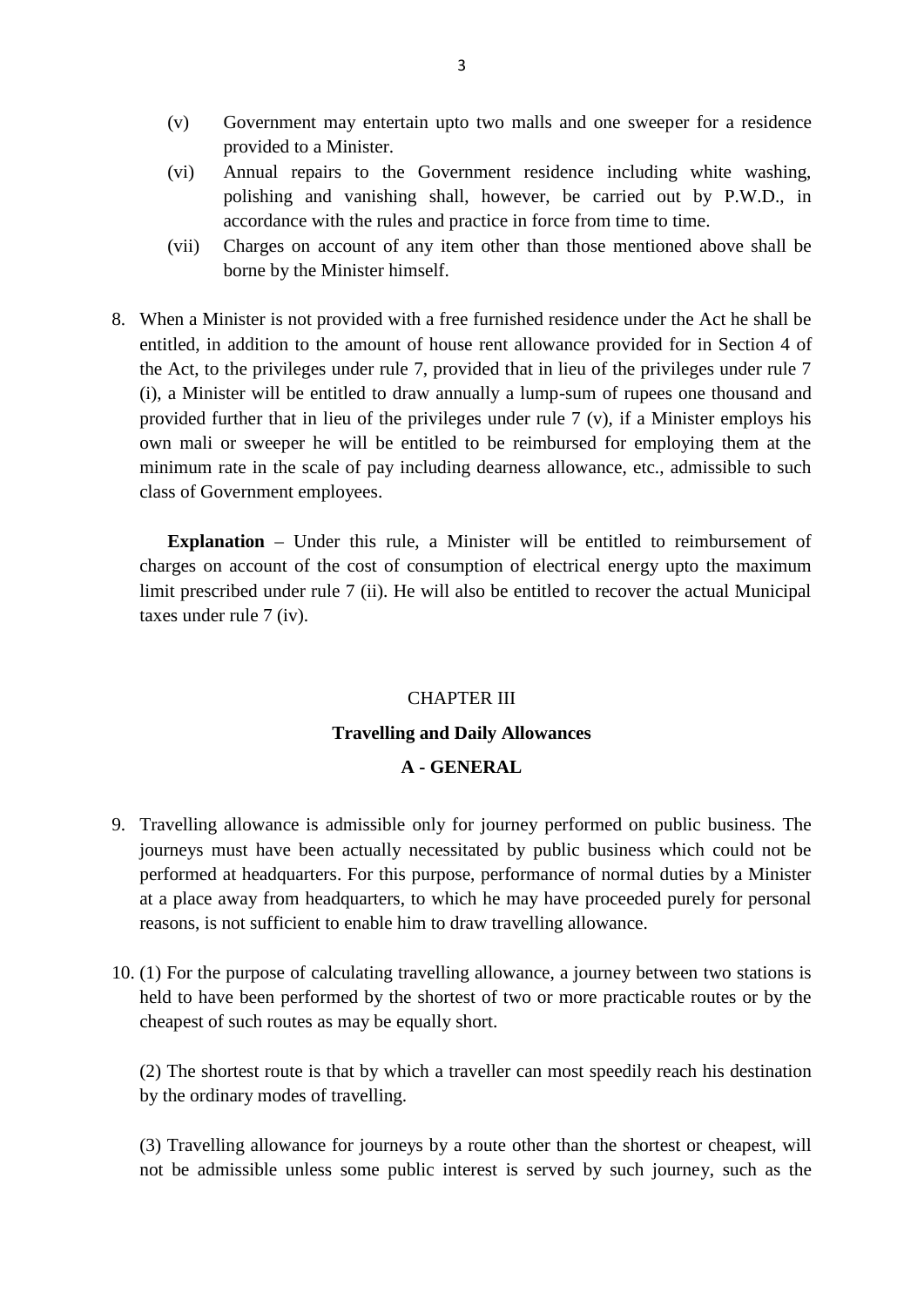served. In such cases the travelling allowance bill shall contain a certificate to that effect.

- saving of public time on inspection work en-route, which would not otherwise have been served. In such cases the travelling allowance bill shall contain a certificate to that effect. The headquarters of the Ministers are f 11. The headquarters of the Ministers are fixed at Shillong and the point at which a journey<br>by them is held to commence or end is the Court House of the Deputy Commissioner. Khasi Hills, Shillong. 11. The headquarters of the Ministers are fixed at Shillong and the point at which a journey<br>by them is held to commence or end is the Court House of the Deputy Commissioner.<br>Khasi Hills, Shillong.<br>12. (1) Except as otherw
- Ministers shall be regulated by the corresponding rules for the time being in force for officers of the senior grade appointed by the State Government in connection with the affairs of the State as provided in the Fundamental Rules and Subsidiary Rules. Ministers shall be regulated by the corresponding rules for the time being in force for officers of the senior grade appointed by the State Government in connection with the affairs of the State as provided in the Fundamen

Financial Rules to cover their tour expenses subject to its adjustment on completion of the tour.

#### **B – Travelling and Daily Allowances of Ministers**

13. Journeys by railway and steamer – (1) For journeys by railway or steamer, other than by<br>13. Journeys by railway and steamer – (1) For journeys by railway or steamer, other than by<br>13. Journeys by railway accommodation reserved railway accommodation as in rule 14, a Minister shall be entitled to one fare of the first class or the air conditioned accommodation, as the case may be plus an incidental charge of 4 paise per kilometre.

(2) For journeys on Gauhati-Shillong, Pandu-Shillong, Shillong-Dawki and Shillong-Silchar road performed by service car, a Minister shall be entitled to the actual charges charge of 4 paise per kilometre.<br>
(2) For journeys on Gauhati-Shillong, Pandu-Shillong, Shillong-Dawki and Shillong-<br>
Silchar road performed by service car, a Minister shall be entitled to the actual charges<br>
paid for his charges. Silchar road performed by service car, a Minister shall be entitled to the actual charges paid for his journey by such service car but he shall not be entitled to any incidental charges.<br>14. (1) The Minister, travelling b

- without payment to charges.<br>
(1) The Minister, travelling by railway on duty, whenever necessary shall be entitl<br>
without payment to –<br>
(i) A reserved first class compartment or part of compartment for his own use;<br>
(ii) Accommodation for tw (1) The Minister, travelling by railway on duty, whe<br>without payment to –<br>(i) A reserved first class compartment or part of cor<br>(ii) Accommodation for two personal servants;<br>(iii) Carriage of all luggage, for which he vou
	-
	-
	- (1) The Minister, travelling by railway on duty, whenever necessary shall be entitled<br>without payment to –<br>(i) A reserved first class compartment or part of compartment for his own use;<br>(ii) Accommodation for two personal A reserved first class compartment or part of compartment for his own use;<br>Accommodation for two personal servants;<br>Carriage of all luggage, for which he vouches as his personal luggage, upto a<br>maximum of 115 kgs; includin carried in the luggage van of the train to which his reserved compartment is Accommodation for two personal serva<br>Carriage of all luggage, for which he<br>maximum of 115 kgs; including stores<br>carried in the luggage van of the train<br>attached or sent by any other train;<br>Freight charges for goods and sto (iii) Carriage of all luggage, for which he vouches as his personal luggage, upto a<br>maximum of 115 kgs; including stores carried for consumption on tour, whether<br>carried in the luggage van of the train to which his reserve
	- rule, shall be borne by the Minister himself.

carried in the luggage van of the train to which his reserved compartment is<br>attached or sent by any other train;<br>(iv) Freight charges for goods and stores, other than those covered by item (iii) of this<br>rule, shall be bor attached or sent by any other train;<br>
(iv) Freight charges for goods and stores, other than those covered by item (iii) of this<br>
rule, shall be borne by the Minister himself.<br>
(2) (a) When a Minister travels in a reserved subject to the authorised capacity of the accommodation, travels with him in such accommodation without payment of any fare.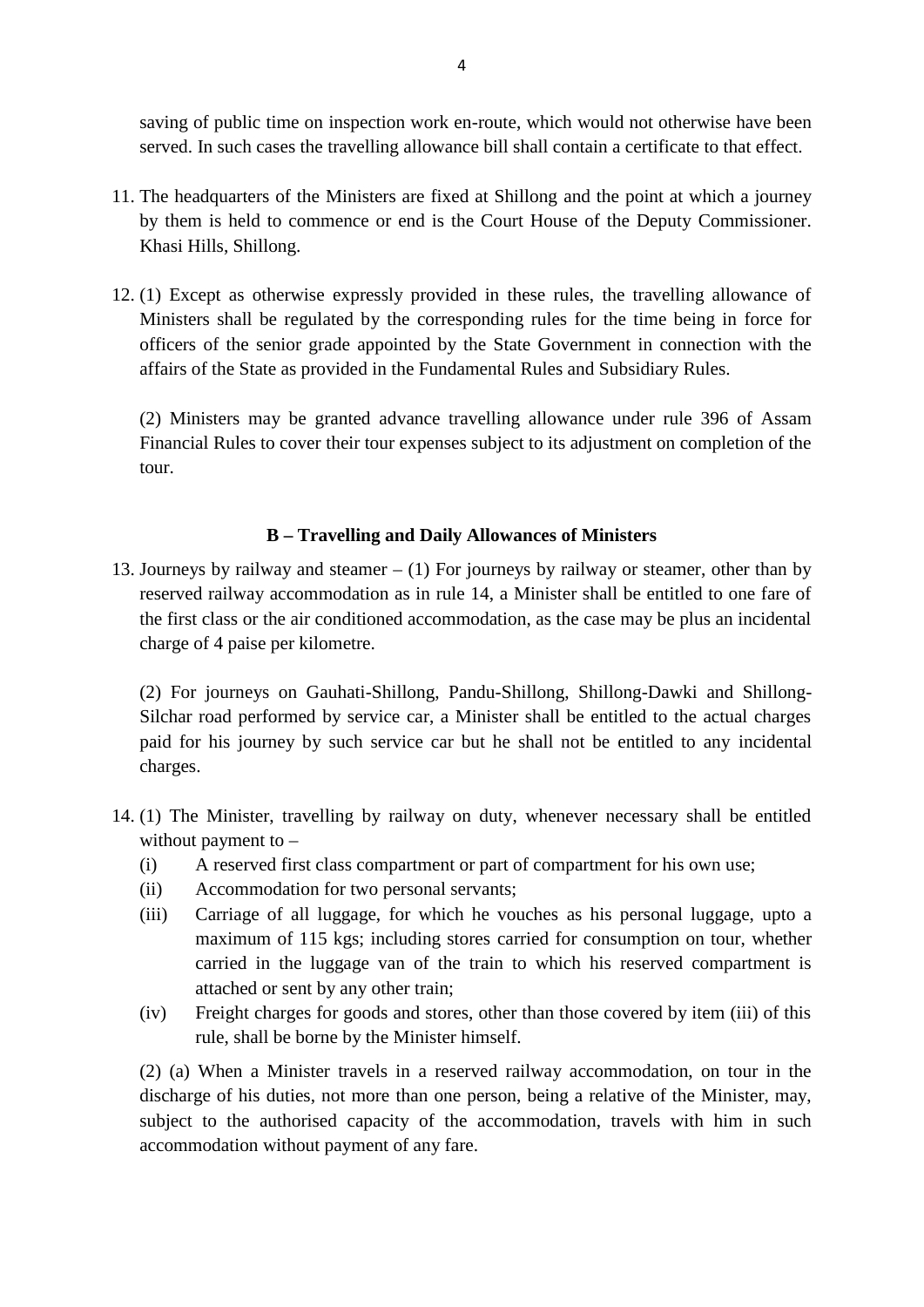(b) Any person, other than a relative under (a) above, travelling with a Minister in the reserved accommodation must pay the usual fares to the Railway by purchasing necessary tickets and in every bill for travelling allowance in respect of a journey performed in reserved accommodation, the Minister reserving the accommodation shall specify the number of persons who travelled with him and certify that necessary tickets were purchased by them. tickets and in every bill for travelling allowance in respect of a journey performed in<br>reserved accommodation, the Minister reserving the accommodation shall specify the<br>number of persons who travelled with him and certif

reserved accommodation, the Minister reserving the accommodation shall specify the<br>number of persons who travelled with him and certify that necessary tickets were<br>purchased by them.<br>(c) The Minister reserving the accommod travelling with him in the reserved accommodation entered in the requisition form by the station master of the station from which the journeys commenced. (c) The Minister reserving the accommodation shall be required, before commencing the journey, to have the number and other details of the tickets purchased for the persons travelling with him in the reserved accommodation

to incidental charges upto the limit of 4 paise per kilometre. 15. For journeys by road, a Minister shall be entitled to mileage allowances at the rates given below:-

- below:-
- (i) If a Minister travels in his own car, mileage allowances at the rates given<br>below:-<br>(i) If a Minister travels in his own car, mileage allowance shall be 60 paise per<br>kilometre for a big car; 50 paise per kilometre for kilometre for a big car; 50 paise per kilometre for a medium car and 45 paise per kilometre for a small car. (i) If a Minister travels in his own car, mileage allowance shall be 60 paise per<br>kilometre for a big car; 50 paise per kilometre for a medium car and 45 paise per<br>kilometre for a small car.<br>(ii) If a Minister travels in a
	- If a Minister travels in his own car, mileage allowance shall be 60 paise per kilometre for a big car; 50 paise per kilometre for a medium car and 45 paise per kilometre for a small car.<br>If a Minister travels in a car allo kilometre for a big car; 50 paise per kilometre for a medium car and 45 paise per kilometre for a small car.<br>If a Minister travels in a car allotted to him by the Government under the Act, mileage allowance shall be admiss propulsion is borne by the Minister himself – propulsion is borne by the Ministe<br>Big car  $- 45$  paise per kilometre<br>Medium car  $- 30$  paise per kilometre<br>Small car  $- 25$  paise per kilometre<br>**Explanation 1** – For the purpose of 1

Big car – 45 paise per kilometre

Medium car – 30 paise per kilometre

**Explanation 1** – For the purpose of these rules, a car with an engine of 18 H. P. or above shall be treated as a big car, a car with an engine less than 28 H.P. and more than Small car - 25 paise per kilometre<br> **Explanation 1** – For the purpose of these rules, a car with an engine of 18 H. P. or<br>
above shall be treated as a big car, a car with an engine less than 28 H.P. and more than<br>
14 H. P shall be treated as a small car. 14 H. P. shall be treated as a medium car, and a car with an engine of 14 H. P. or below shall be treated as a small car.<br>**Explanation 2** – When a taxi is engaged, a Minister may draw the actual expenses

incurred. A certificate by the Minister to the effect that a taxi becomes necessary in the public interest shall be attached to the travelling allowance bill when a taxi is engaged shall be treated as a small car.<br> **Explanation 2** – When a taxi is engaged, a Mini<br>
incurred. A certificate by the Minister to the effect th<br>
public interest shall be attached to the travelling allo<br>
and also details of t **Explanation 2** – When a taxi is engaged, a Minister may draw the actual expenses urred. A certificate by the Minister to the effect that a taxi becomes necessary in the lic interest shall be attached to the travelling al

in any vessel other than a steamer. **Explanation 3** – Travelling by road includes travelling by river in a steam-lunch, or<br>in any vessel other than a steamer.<br>**Explanation 4** – Fractions of a mile in the total of the claims for a particular journey

shall not be charged for.

**Explanation 5** – Journey on the Gauhati-Shillong, Pandu-Shillong, Shillong-Dawki and Shillong-Silchar roads performed otherwise than by service car shall be treated as road journey for the purpose of this rule.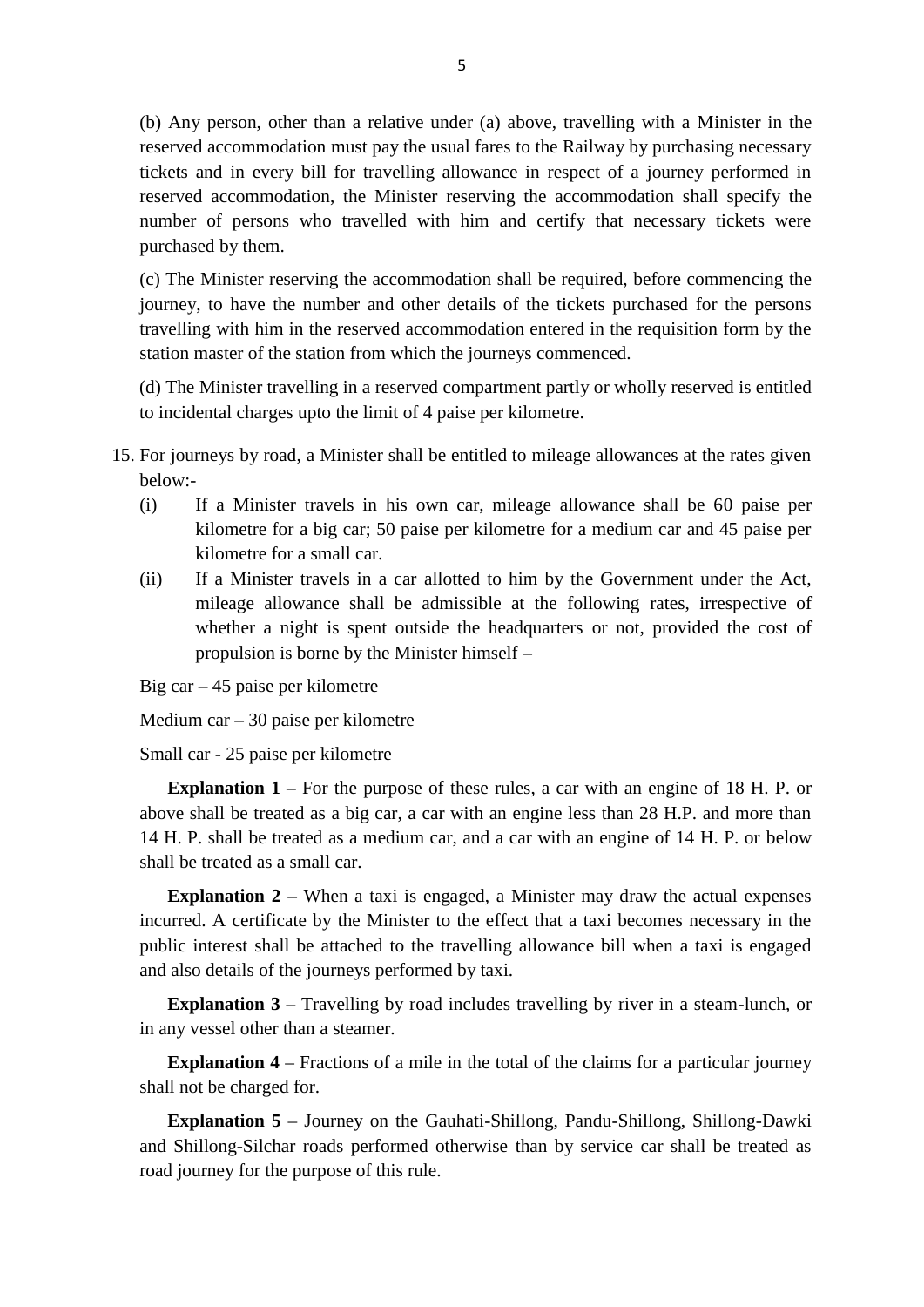<sup>6</sup><br>
16. (1) For journeys by air, a Minister shall be entitled to one and one-fifth of the standard air<br>
fare of the 1<sup>st</sup> class or the highest class inclusive of incidental charges subject to a maximum of Rs. 20 by way of incidental charges.

(2) When available, return tickets at reduced rates shall be purchased, in case the Minister expects to perform the return journey by air within the period during which a return ticket is available. The mileage allowance for the forward and return journeys when such return tickets are available shall however be the actual cost of the return tickets, plus two-fifths (2) When available, return tickets at reduced rates shall be purchased, in case the Minister expects to perform the return journey by air within the period during which a return ticket is available. The mileage allowance f of Rs. 40. tickets are available shall however be the actual cost of the return tickets, plus two-fifths<br>of the standard air fare for a single journey between the two places subject to a maximum<br>of Rs. 40.<br>(3) A Minister shall be ent

aerodrome and *vice-versa* in addition to mileage allowance for the air journey admissible (3) A Minister shall be entitled to actual expenses for a journey from the residence to the aerodrome and *vice-versa* in addition to mileage allowance for the air journey admissible under this rule if such journey is per (3) A Minister shall be entitled to actual expenses for a journey from the residence to the aerodrome and *vice-versa* in addition to mileage allowance for the air journey admissible under this rule if such journey is per allowances at the rates admissible under rule 15. 17. (1) For journeys by conveyance maintained wholly at public expense (including the unit allowances by conveyance maintained wholly at public expense (including the unit allowances by conveyance maintained wholly at publ

wages of the driver, cleaner and the cost of petrol, mobile, etc.) and placed at the disposal of Minister out of the pool of cars maintained by Government, a Minister shall be entitled to draw only daily allowances under rule 19 of these rules. wages of the driver, cleaner and the cost of petrol, mobile, etc.) and placed at the disposal<br>of Minister out of the pool of cars maintained by Government, a Minister shall be entitled<br>to draw only daily allowances under r

Minister shall be entitled to daily allowance ordinarily admissible under rule 19. Where, however, on the same day the air journey is preceded or followed by – (2) For journeys by Government aerop<br>Minister shall be entitled to daily allowa<br>however, on the same day the air journey<br>(1) A journey by rail or steamer, or

- 
- (1) A journey by rail or steamer, or<br>
(2) A journey by road, the amount admissible to a Minister shall be as follows :-

In the case of (1), the daily allowance under rule 19 *plus* the railway or steamer fare admissible.

In the case of (2), the daily allowance admissible under rule 19, unless the journey by road exceeds 32 kilometre; if the journey by road exceeds 32 kilometre, mileage allowance ordinarily in addition to daily allowance.

In neither of the case under (1) and (2) above, shall any extra daily allowance be admissible during the journey by air.

18. A Minister may, subject to no additional expenditure being caused thereby to Government, take a non-entitled person with him in a Government plane or in a plane chartered by Government on payment to Government, of a  $1<sup>st</sup>$  class full or half railway fare for an adult or child, as the case may be, and in the case of a journey between two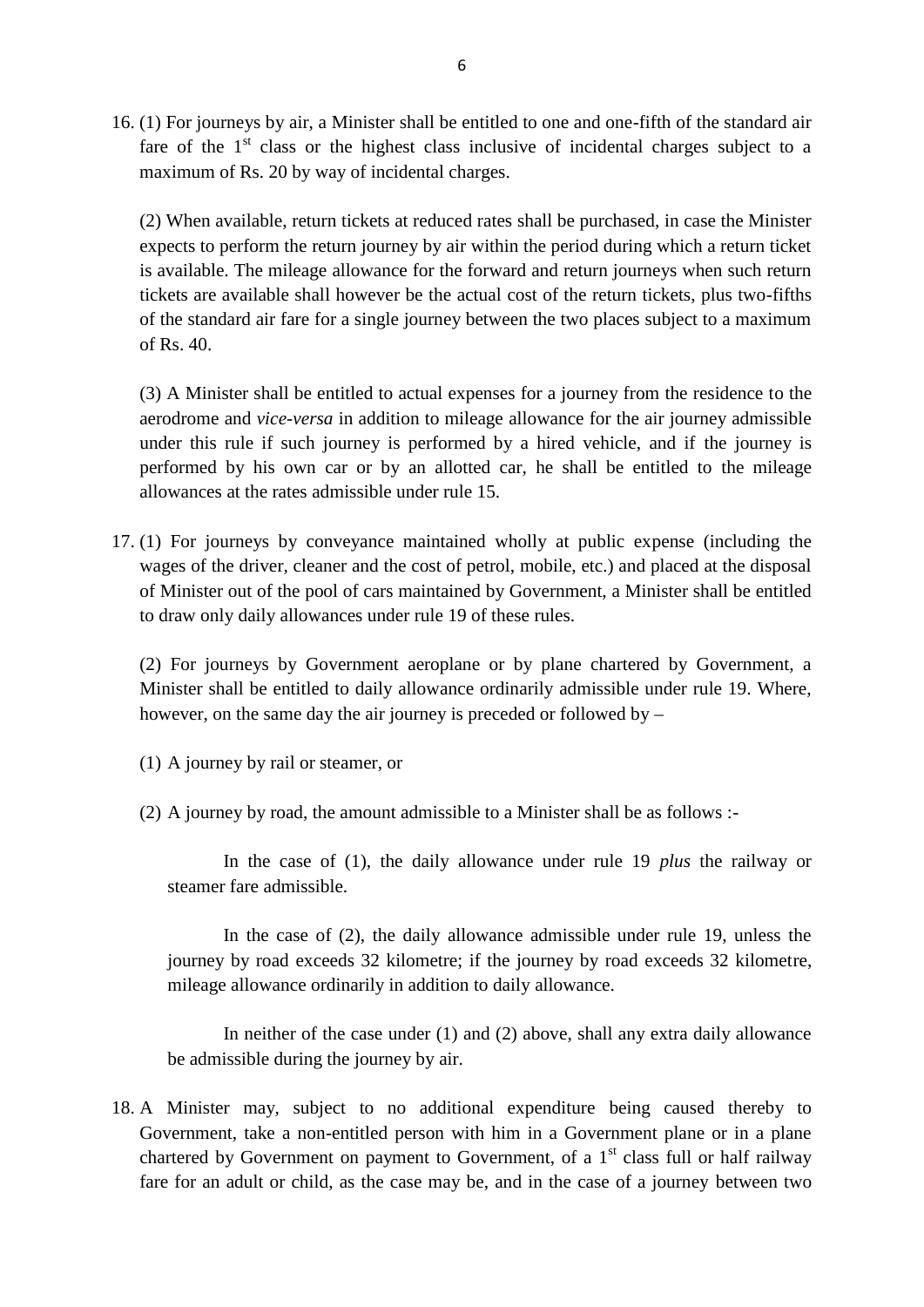stations not connected by rail but connected by a regular air service, one or half standard 7<br>atations not connected by rail but connected by a regular air service, one or half standard<br>air fare as the case may be. In case, no regular air service exists the fare should be<br>calculated the rate of 19 paise per air k calculated the rate of 19 paise per air kilometre. 19. (1) A Minister may draw daily allowance at the rate of rupees twenty per day for each day of travel or half, inside Meghalaya or Assam and at the rate of rupees forty per day for each day of travel or half, inside Megh

each day of travel or halt outside Meghalaya or Assam. The daily allowance is admissible

only when a Minister spends a night away from headquarters on duty:<br>
Provided that in the case of journey which does not involve spendin<br>
from headquarters, one daily allowance will be admissible when the<br>
travelled on eac Provided that in the case of journey which does not involve spending a night away from headquarters, one daily allowance will be admissible when the total distance Provided that in the case of journey which does not involve spending a night away<br>n headquarters, one daily allowance will be admissible when the total distance<br>elled on each day is not below 80 kilometres:<br>Provided furthe

travelled on each day is not below 80 kilometres:<br>travelled on each day is not below 80 kilometres:<br>Provided further that when on tour outside the State, or on deputation abroad, he is<br>treated as a State guest, and provide Government of the State/Union or Country visited, the daily allowance drawn shall be limited to half of what would be admissible to him at the station concerned.

(2) Daily allowance may not be drawn by a Minister except during absence from headquarters on duty.

**Explanation** – The period of absence from headquarters begins when a Minister actually leaves his headquarters and ends when he actually returns to the place in which his headquarters are situated, whether he halts outside or not.

(3) Daily allowance may be drawn by a Minister for any day on which he does not reach a point outside a radius of 8 kilometres from headquarters or returns to his headquarters from such a point.

(4) Daily allowance may be drawn by a Minister during a halt on tour or on a holiday occurring during a tour.

(5) Daily allowance may not be drawn by a Minister for a continuous halt of more than ten days at any one place, unless the State Government officially intimate to the Accountant General, Assam, Meghalaya and Nagaland that the presence of the Minister (5) Daily allowance may not be drawn by a Minister for a continuous halt of more than<br>ten days at any one place, unless the State Government officially intimate to the<br>Accountant General, Assam, Meghalaya and Nagaland that after the first thirty days. was required at the place throughout this period in the public interest. The rate of daily allowance in that case shall be reduced to three fourths after the first ten days and to half after the first thirty days.<br>20. **Com** 

- road is combined with a journey by rail or steamer (20. Combination of read journey with journey by rail or steamer – When a journey by road is combined with a journey by rail or steamer –  $(i)$  Mileage allowance may be drawn on account of such journey by road, but such
- **nation of read journey with journey by rail or steamer** When a journey by combined with a journey by rail or steamer –<br>Mileage allowance may be drawn on account of such journey by road, but such mileage allowance shall **nation of read journey with journey by rai**<br>combined with a journey by rail or steamer –<br>Mileage allowance may be drawn on account<br>mileage allowance shall be limited to the am<br>journey by road exceeds thirty-two kilometres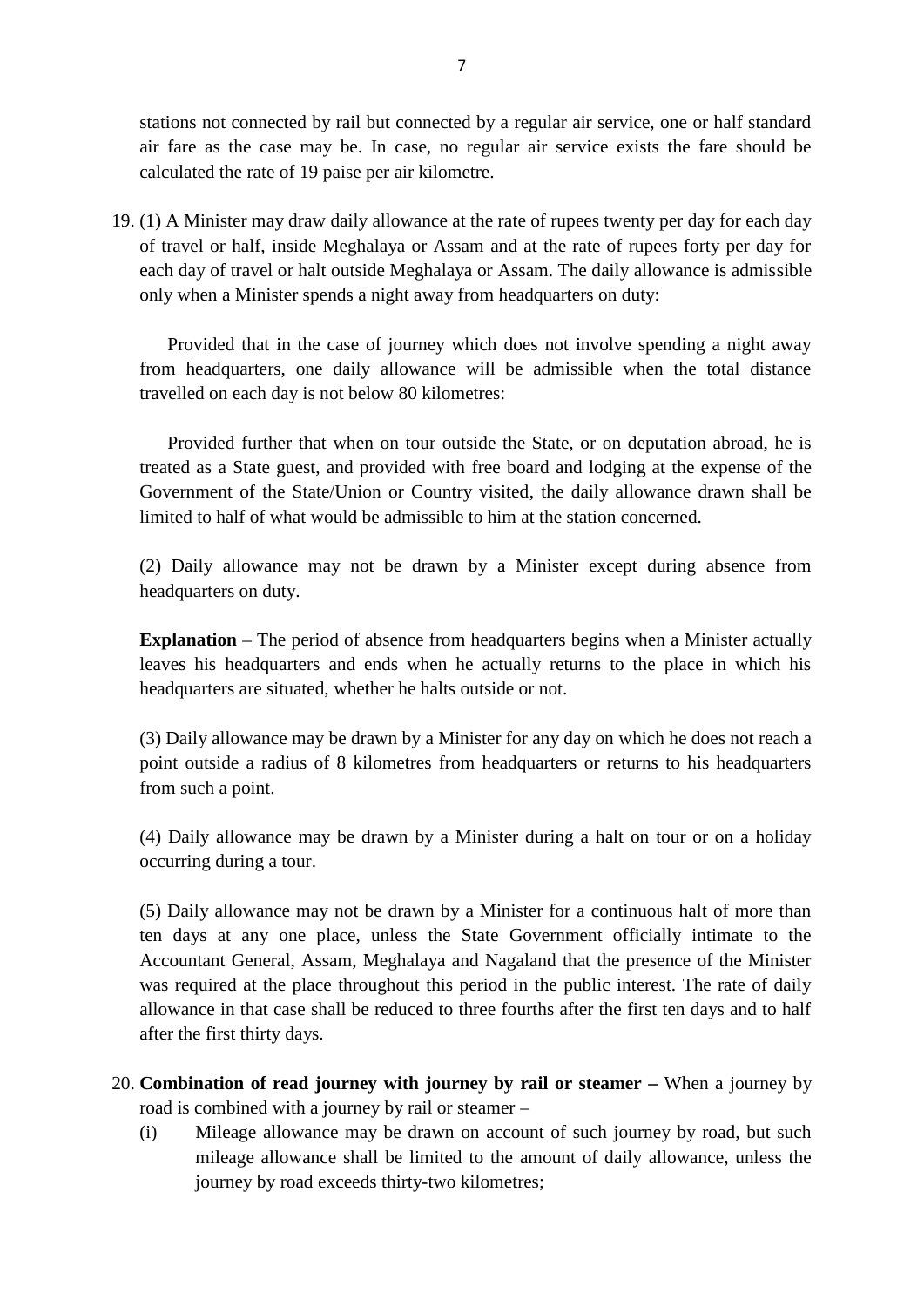(ii) Unless such journey by road be a journey to or from a Minister's headquarters, mileage allowance shall be calculated on the distance actually travelled without regard to the point fixed by rule 11.

**Explanation** – The road journey must be in continuation of the rail or steamer journey.

21. Actual expense in addition to mileage allowance or daily allowance – (1) When in the interest of the public service, a Minister is required to send his motor car by railway or Explanation – The road journey must be in continuation of the rail or steamer journey.<br>Actual expense in addition to mileage allowance or daily allowance – (1) When in the interest of the public service, a Minister is req addition to mileage allowance or daily allowance to which he may be entitled or both, the actual cost of transporting the car.<br>
(2) A Minister may recover the cost of sending the car by road at the rates admissible under r actual cost of transporting the car.

(2) A Minister may recover the cost of sending the car by road at the rates admissible

- (2) A Minister may recover the cost of sending the car by road at the rates admissible<br>under rule 15 in the following cases, namely:-<br>(a) When a Minister travels in his car upto a rail station, steamer-ghat or road-head or airport for undertaking further journey therefrom by other means of transport and sends back the car to his headquarters: (a) When a Minister travels in his car upto a rail station, steamer-ghat or road-head or airport for undertaking further journey therefrom by other means of transport and sends back the car to his headquarters;<br>(b) When th
- or road-head or an airport in order to enable the Minister to travel by road from such rail station or steamer-ghat or road-head or airport; (b) When the car of a Minister is required to meet him at a railway station or steamer-ghat<br>or road-head or an airport in order to enable the Minister to travel by road from such<br>rail station or steamer-ghat or road-head o
- (c) A Minister, when travelling on duty, in an area inaccessible to any sort of public conveyance, such as, train, steamer or motor car, and using other means of conveyance for transport of himself and his personal luggage, may recover his actual travelling expenses, appending to his travelling allowance bill a certificate to the A Minister, when travelling on duty, in an area inaccessible to any sort of public conveyance, such as, train, steamer or motor car, and using other means of conveyance for transport of himself and his personal luggage, ma other than his personal luggage or any charge for refreshments, hotel or staging bungalows. effect that part of the coun<br>and that the amount does n<br>other than his personal lu<br>bungalows.<br>For the purpose of this rule:-<br>(i) Stores carried for consu (i) Stores carried for consumption on tour may be treated as personal luggage;

- 
- (i) the purpose of this rule:-<br>
(i) Stores carried for consumption on tour may be treated as personal luggage;<br>
(ii) The cost of transporting a chauffeur or cleaner may be drawn in addition to the actual cost of transporti actual cost of transporting the car;
- (iii) The expression "in the interest of public service" includes economy of time;
- (iii) The expression "in the interest of public service" includes economy of time;<br>
(iv) When a motor car is transported by a steamer, the actual cost of transportation,<br>
may include, besides the freight other incidental c may include, besides the freight other incidental charges, such as ghat pass, river dues, loading and unloading charges.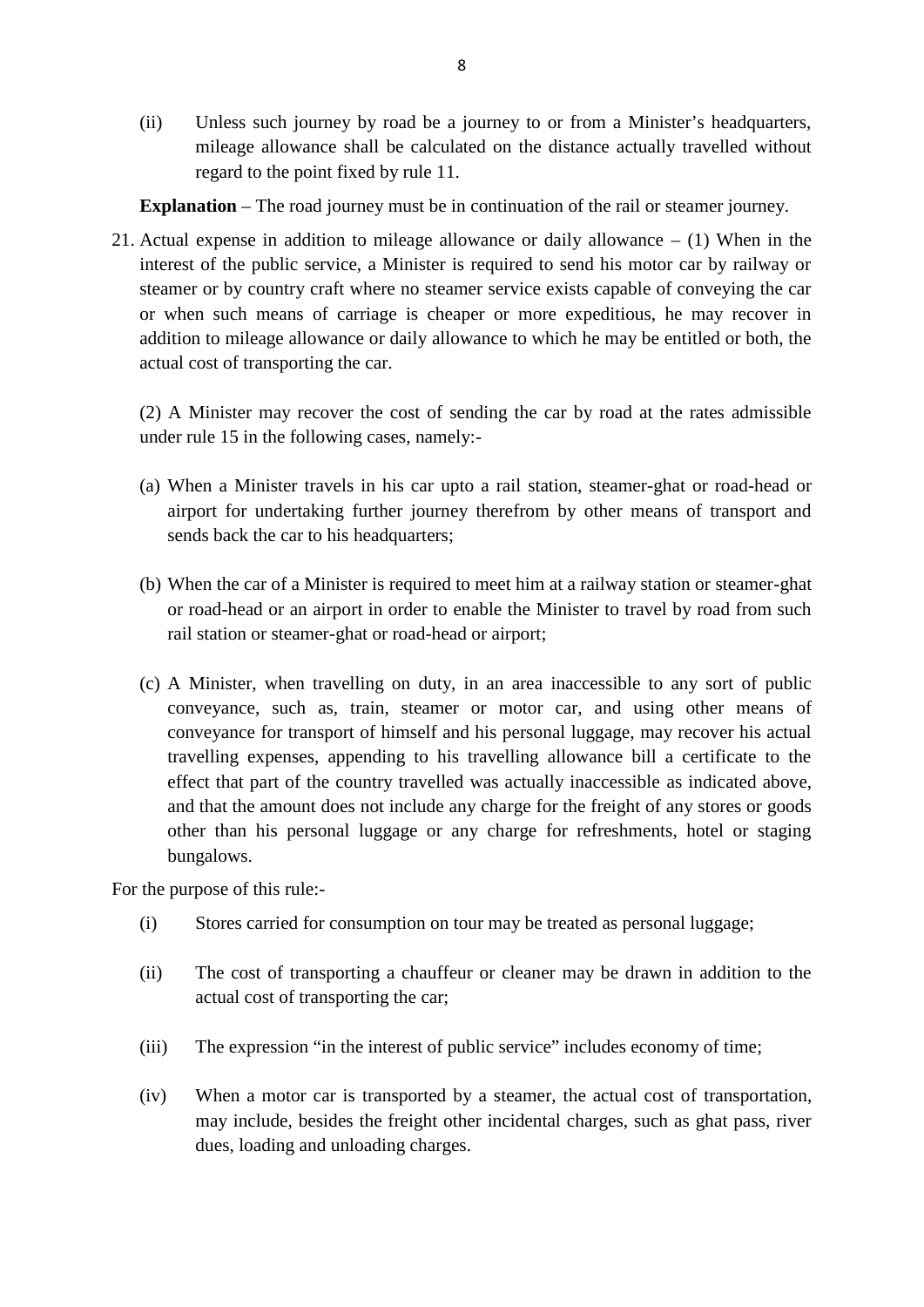- 9<br>22. A Minister shall not be entitled to travelling allowance for journeys and halts within 8<br>kilometres of his headquarters. kilometres of his headquarters.
- 22. A Minister shall not be entitled to travelling allowance for journeys and halts within 8<br>kilometres of his headquarters.<br>23. A Minister, proceeding on duty outside India, is entitled to such terms in regard to<br>travelli travelling and other expenses as admissible to the Heads of Indian Missions in those country. 23. A Minister, proceeding on duty outside India, is entitled to such terms in regard to travelling and other expenses as admissible to the Heads of Indian Missions in those country.<br>24. When a person is appointed to be a
- or return home on ceasing to hold office, to travelling allowances for himself and the members of his family and for the transport of personal effects as admissible to a senior grade Government servant under the rule making control of the State Government while on transfer.

#### **CHAPTER IV**

#### **Maintenance and repairs of care**

25. (1) Where a car is allotted to a Minister, a driver will be engaged by the Government.

(2) The motor cars with their accessories shall remain the property of Government. The cars for each Minister with their accessories shall be placed at the disposal of the Minister for the period of their tenure of office. When a Minister relinquishes office, his car with all accessories shall be returned to Government or to the officer nominated by the Government in this behalf. cars for each Minister with their accessories shall be planet for the period of their tenure of office. When a Ministe all accessories shall be returned to Government or Government in this behalf.<br>**Explanation** – The term France period<br>
all accessorie<br>
Government is<br> **Ilanation** – Th<br>
1) Horn.<br>
2) Lamps. France<br> **Covernment in**<br> **planation** – The<br> **1**) Horn.<br> **2**) Lamps.<br> **3**) Bumpers.

- 
- 
- 
- Sovernment in the<br>**planation** The te<br>1) Horn.<br>2) Lamps.<br>3) Bumpers.<br>4) Metal tyre cov **Example 1)** Horn.<br>
1) Horn.<br>
2) Lamps.<br>
3) Bumpers.<br>
4) Metal tyre covers, if any, provided by the company without extra charge.<br>
5) Truck Rack. 1) Horn.<br>2) Lamps.<br>3) Bumpers.<br>4) Metal tyre cover:<br>5) Truck Rack.<br>6) Speedo meter. 2) Lamps.<br>3) Bumpers.<br>4) Metal tyre covers,<br>5) Truck Rack.<br>6) Speedo meter.<br>7) Rear view mirror. 3) Bumpers.<br>4) Metal tyre covers, if an<br>5) Truck Rack.<br>6) Speedo meter.<br>7) Rear view mirror.<br>8) Wind screen Wiper. 4) Metal tyre covers, if any<br>5) Truck Rack.<br>6) Speedo meter.<br>7) Rear view mirror.<br>8) Wind screen Wiper.<br>9) Direction Indicators.
- 
- 
- 6) Speedo meter.<br>
7) Rear view mirror.<br>
8) Wind screen Wipe.<br>
9) Direction Indicator<br>
10) Number plate.<br>
11) Licence-holder.
- 7) Rear view mirror.<br>8) Wind screen Wiper.<br>9) Direction Indicators.<br>10) Number plate.<br>11) Licence-holder.<br>12) Complete set of Too
- 5) Truck Rack.<br>6) Speedo meter.<br>7) Rear view mirror.<br>8) Wind screen Wiper.<br>9) Direction Indicators.<br>10) Number plate.
- 
- 
- 8) Wind screen Wiper.<br>9) Direction Indicators.<br>10) Number plate.<br>11) Licence-holder.<br>12) Complete set of Tools.<br>13) Type Pump. 9) Direction Indicators.<br>
10) Number plate.<br>
11) Licence-holder.<br>
12) Complete set of Tools.<br>
13) Type Pump.<br>
14) Jack with handle.
- 
- 
- 15) Clock on the Panel or Mirror.<br>16) Screen to glasses. 11) Licence-holder.<br>
12) Complete set of Tools.<br>
13) Type Pump.<br>
14) Jack with handle.<br>
15) Clock on the Panel or Mirror.<br>
16) Screen to glasses.
- 
- 12) Complete set of Tools<br>13) Type Pump.<br>14) Jack with handle.<br>15) Clock on the Panel or<br>16) Screen to glasses.<br>17) Luggage carrier, if p 13) Type Pump.<br>
14) Jack with handle.<br>
15) Clock on the Panel or Mirror.<br>
16) Screen to glasses.<br>
17) Luggage carrier, if provided as ordinary equipment without any extra cost or if<br>
provided by the company without any ext provided by the company without any extra charge carrier and canvass.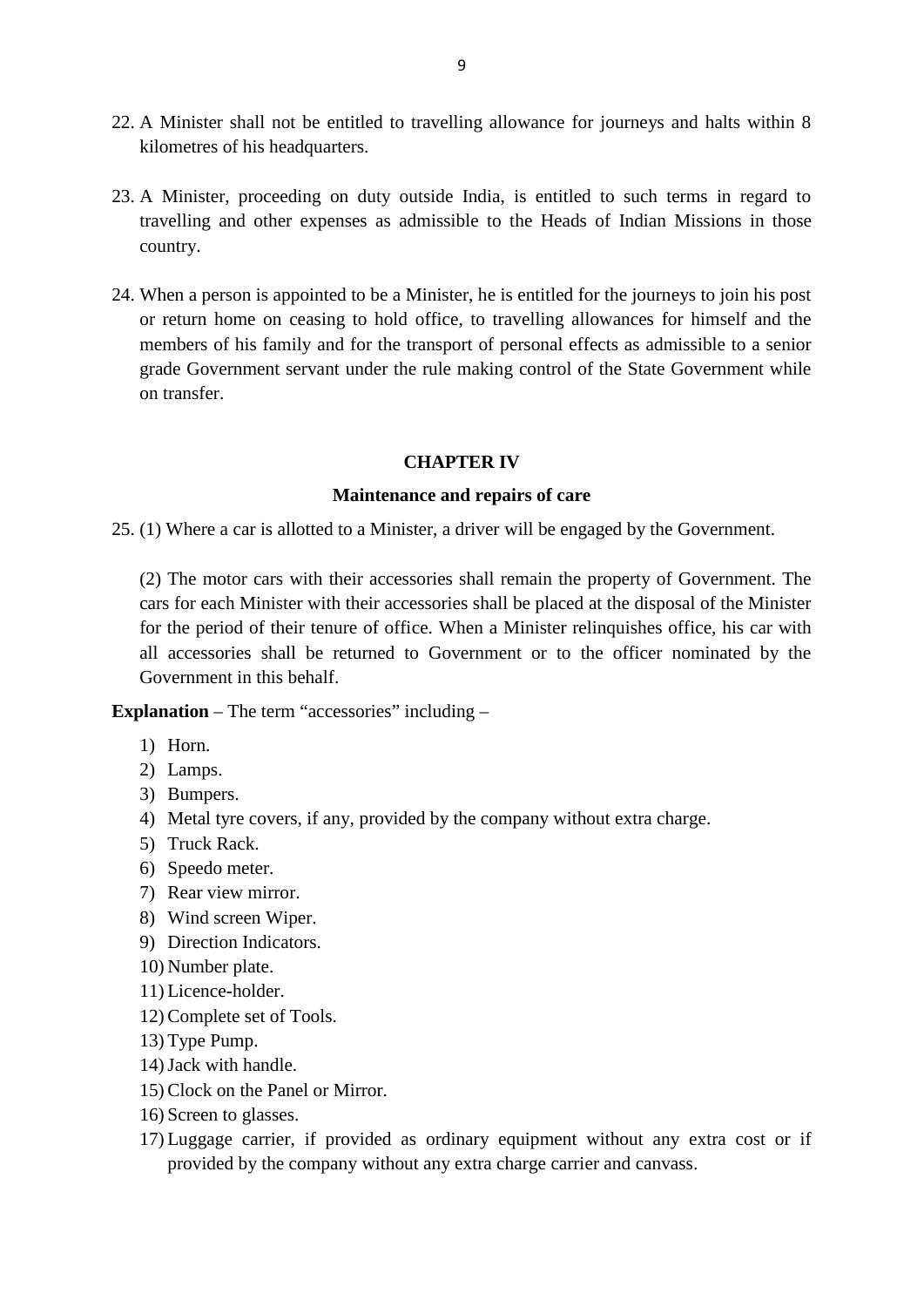18) Leather straps for Luggage cover for Luggage.<br>19) Butter cloth or chamols leather.

- 
- 18) Leather straps for Luggage cover for<br>19) Butter cloth or chamols leather.<br>20) One Spare wheel and tube tyre if pro 20) One Spare wheel and tube tyre if provided by the company without any extra charge.<br>20) One Spare wheel and tube tyre if provided by the company without any extra charge.<br>21) Pilot Ray Lamp. 18) Leather straps for Lu<br>19) Butter cloth or chame<br>20) One Spare wheel and<br>21) Pilot Ray Lamp.<br>22) Car Washer. 18) Leather straps for<br>19) Butter cloth or cl<br>20) One Spare wheel<br>21) Pilot Ray Lamp.<br>22) Car Washer.<br>23) Cushion cover. 19) Butter cloth or chan<br>20) One Spare wheel ar<br>21) Pilot Ray Lamp.<br>22) Car Washer.<br>23) Cushion cover.<br>24) Sunvisor. 20) One Spare wh<br>21) Pilot Ray Lam<br>22) Car Washer.<br>23) Cushion cover<br>24) Sunvisor.
- 
- 
- 
- 

(3) The car shall be inspected by the Government Motor Vehicles Inspector half-yearly and at the time when a Minister relinquishes other.

(4) Charges for the maintenance and upkeep of the car shall be apportioned in the manner indicated below:-

- The car shall be inspected by the Government Motor Vehicles Inspector han-yearly<br>at the time when a Minister relinquishes other.<br>Charges for the maintenance and upkeep of the car shall be apportioned in the manner<br>cated be force, charges for insurance, if required expenditure on all repairs and replacement of worn-out or broken parts including renewal of tyres and tubes incidental charges, such as the purchase and painting of number plates, provision and maintenance of national flags and all the charges incurred in connection with painting and periodical overhauling shall be met by Government. charges, such as the purchase and painting of number plates, provision and maintenance of national flags and all the charges incurred in connection with painting and periodical overhauling shall be met by Government.<br>(b) R
- by the Minister himself.
- (b) Running expense, such as the cost of petrol, mobil oil and lubricants shall be met<br>by the Minister himself.<br>(c) The provision of lubricants and oils such as brake fluid, gear oil, axle oil and<br>mobil oil used while flus mobil oil used while flushing the engine should constitute part of normal servicing and the cost will be borne by Government.

**Explanation** – Periodical overhauling includes such items as servicing and check-up; occasional tuning and adjustments and decarbonising, changing of rings and reboring, etc.

#### **CHAPTER V**

#### **Use of residence and conveyance after relinquishing office**

- 26. Subject to any exceptional case, a Minister shall be entitled to the use of free furnished<br>26. Subject to any exceptional case, a Minister shall be entitled to the use of free furnished<br>26. Subject to any exceptional c to hold office. 26. Subject to any exceptional case, a Minister shall be entitled to the use of free furnished<br>residence provided to him under the Act for a period not exceeding one month on ceasing<br>to hold office.<br>27. Subject to any spec
- residence provided to him under the Act for a period not exceeding one month on ceasing<br>to hold office.<br>Subject to any special order of the Government that may be issued in any exceptional<br>case, a Minister shall be entitle Act without payment for a period not exceeding one month on ceasing to hold office.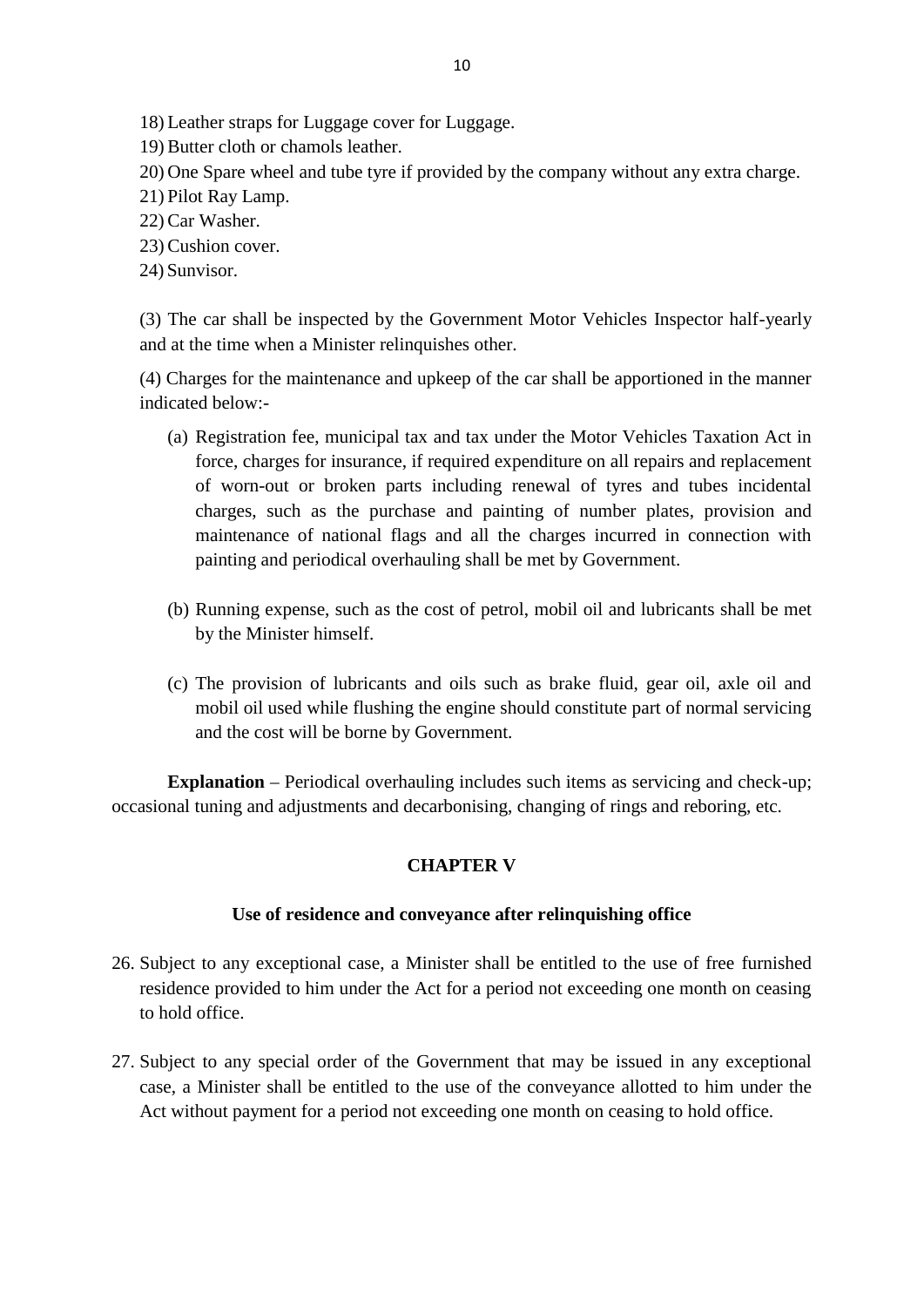#### **SCHEDULE I**

### **(***See* **Rule 3)**

### **A. Drawing Room –**

|    | (See Rule 3)                                                                                                                                                              |                   |  |
|----|---------------------------------------------------------------------------------------------------------------------------------------------------------------------------|-------------------|--|
|    | A. Drawing Room -                                                                                                                                                         |                   |  |
|    | 1. Drawing room suit, sofa set of one three-seated satte 4 setce sofa<br>single-seated, Central table and 4 Nos. per table $1st Class - one set$<br>at Rs. 2,300 one set. | Rs.<br>2,300.00   |  |
|    | 2. Woollen carpet (Minister's approved quality) $5.00 \text{ m} * 4.00 \text{ m}$<br>size $-1$ No. at Rs. 53.00 m                                                         | 1,060.00          |  |
|    | 3. Door and Window screen and half purdahs $-2$ sets                                                                                                                      | 900.00            |  |
|    | 4. Drawing room chairs (easy) with cushions $-2$ Nos LS.                                                                                                                  | 240.00            |  |
| 5. | Door mats (big size) – 1 No. $\ldots$<br>LS.                                                                                                                              | 40.00<br>4,540,00 |  |
|    | <b>B. Dining Room</b> –                                                                                                                                                   |                   |  |
|    | 1. Dining table formica tp with 8 Nos. dining chair cushion seated<br>for 8 persons $-1$ set.                                                                             | 850.00            |  |

|    | $\bm{\mathrm{D}}$ lining Koom $-$                                                             |                   |          |          |                    |  |  |  |  |
|----|-----------------------------------------------------------------------------------------------|-------------------|----------|----------|--------------------|--|--|--|--|
|    | 1. Dining table formica tp with 8 Nos. dining chair cushion seated<br>for 8 persons $-1$ set. |                   |          |          | 850.00             |  |  |  |  |
|    | 2. Linolium carpet size $5.00*4.00$ m at Rs. 17.00 m <sup>2</sup>                             |                   |          |          | 340.00             |  |  |  |  |
|    | 3. Side / Cup board $-1$ No.                                                                  | .                 | $\cdot$  | $\cdots$ | 450.00             |  |  |  |  |
| 4. | Glazed almirah $-1$ No.                                                                       | $\cdot\cdot\cdot$ | $\cdots$ | $\cdots$ | 250.00             |  |  |  |  |
| 5. | Screens and purdahs $-2$ sets                                                                 | $\cdot\cdot\cdot$ | $\cdot$  | $\cdots$ | 800.00<br>2,690,00 |  |  |  |  |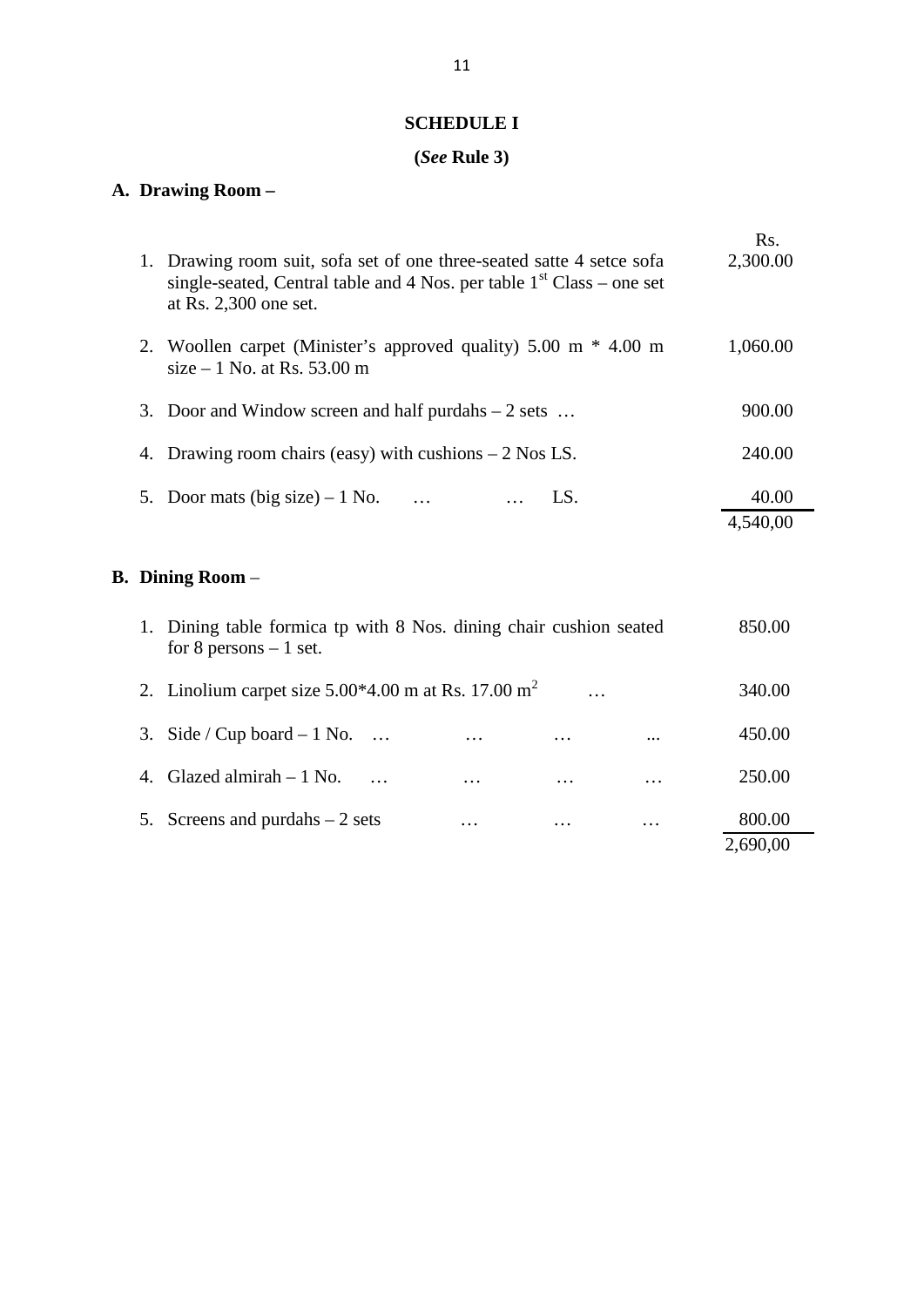|                                                                                              | 12       |          |          |                    |
|----------------------------------------------------------------------------------------------|----------|----------|----------|--------------------|
| C. Masters Bed Room -                                                                        |          |          |          |                    |
| 1. Double Bed complete with mosquito net frame $(78'' * 56'') \& Rs.$<br>$300$ each $-1$ No. |          |          |          | Rs.<br>300.00      |
| 2. 4" thick Dunlop pillow covered mattress size 78" * 56"                                    |          |          | .        | 780.00             |
| Screens and Purdahs (2 sets)<br>3.                                                           |          |          | L.S.     | 800.00             |
| 4. Bedside cupboard $-1$ No.                                                                 |          | .        | L.S.     | 50.00              |
| Bedside table $-1$ No.<br>5.                                                                 | $\cdots$ | $\cdots$ | L.S.     | 50.00              |
| Woollen carpet $(4m * 3m)$<br>6.                                                             | .        | .        | L.S.     | 600.00             |
| Sofa chair $-1$ No.<br>7.                                                                    | .        | $\cdots$ | L.S.     | 280.00             |
| Table $\text{lamp} - 1$ No.<br>8.                                                            | $\cdots$ | $\ddots$ | .        | 40.00              |
| Door mat $-$ No.<br>9.                                                                       | .        | .        | .        | 20.00              |
| D. Attached Dressing Room -                                                                  |          |          |          | 2,920,00           |
| Dressing Table with $Stool - 1$ No.<br>1.                                                    |          | $\cdots$ | .        | 350.00             |
| Wardrobe $-1$ No.<br>2.<br>$\cdots$                                                          | .        | .        | .        | 410.00             |
| 3. Chess of drawers $-1$ No.                                                                 | .        |          |          | 250.00             |
| Screens and Purdahs $-2$ sets<br>4.                                                          | .        |          | .        | 200.00<br>1,210.00 |
| E. Children Bed Room -                                                                       |          |          |          |                    |
| 1. Single Bed $-2$ Nos. @ Rs. 220 each                                                       |          | $\cdots$ | $\cdots$ | 440.00             |
| 2. Dunloppillow mattress 4" thick $75$ "*42" – 2 Nos., at Rs. 480 each                       |          |          |          | 960.00             |
| Wardrobe $-1$ No. at Rs. 410 each<br>3.                                                      |          |          |          | 410.00             |
| Dressing Table with $Stool - 1$ No.<br>4.                                                    |          | $\cdots$ | $\cdots$ | 350.00             |
| Purdahs and Screens – 2 sets<br>5.                                                           | $\cdots$ | $\ldots$ | $\ddots$ | 800.00             |
| Woollen Carpets (4m*3m)<br>6.                                                                | .        | .        | $\cdots$ | 600.00             |
| Writing Table with 2 chairs<br>7.                                                            |          |          |          | 100.00<br>3,660.00 |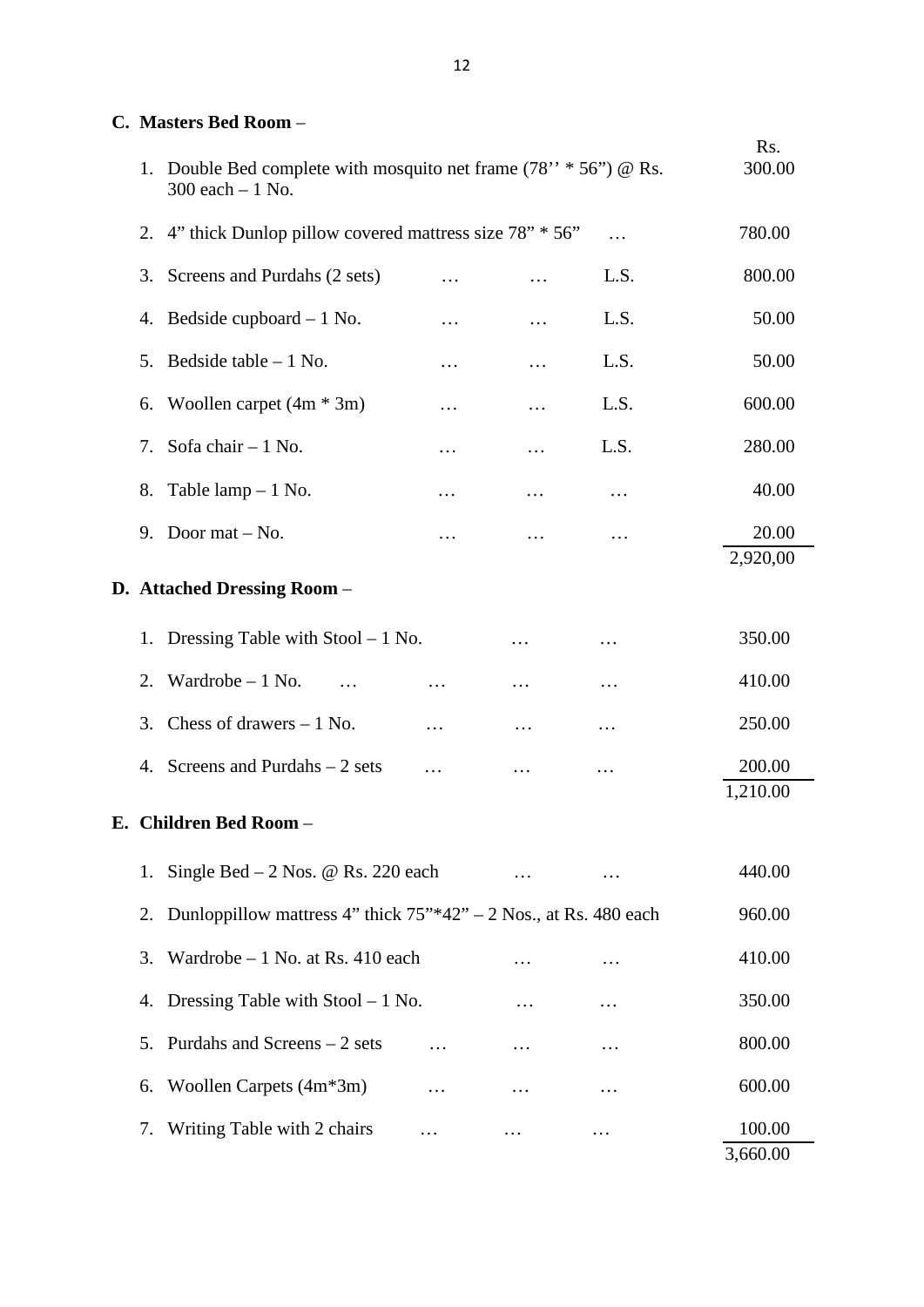# **F. Guest Room** –

|    | F. Guest Room –                                            |          |          |          |                   |
|----|------------------------------------------------------------|----------|----------|----------|-------------------|
| 1. | Bedstead $-2$ Nos.<br>$\cdots$                             | $\cdots$ | $\cdots$ | $\cdots$ | Rs.<br>440.00     |
| 2. | Cotton Mattress 3" thick $75^{\prime\prime}$ *42" – 2 Nos. |          | .        | .        | 300.00            |
| 3. | Dressing Table with $Stool - 1$ No.                        |          | .        | .        | 350.00            |
| 4. | Woollen Carpet $(4m*3m) - 1$ No.                           |          | $\cdots$ | $\cdots$ | 600.00            |
| 5. | Screens and Purdahs $-2$ sets                              | $\cdots$ | .        | $\ddots$ | 700.00            |
| 6. | Bedside Cupboard/table $-2$ Nos.                           |          | .        | .        | 80.00             |
| 7. | Easy Chairs with Cushion $-2$ Nos.                         |          | .        | $\cdots$ | 240.00            |
| 8. | Door mat $-1$ No.<br>$\cdots$                              |          | $\cdots$ | .        | 20.00             |
|    | 9. Alna<br>$\cdots$                                        | $\cdots$ | $\cdots$ | .        | 40.00<br>2,770.00 |
|    | G. Verandah (for Visitors) -                               |          |          |          |                   |
| 1. | Cane Chairs – Nos, with one Table – 1 set                  |          | $\cdots$ | .        | 200.00            |
| 2. | Door mat $(iron) - 1$ No.                                  | $\cdots$ |          |          | 50.00<br>250.00   |
|    | H. Spare bed Room –                                        |          |          |          |                   |
| 1. | Bed Stead - 1 No.<br>$\cdots$                              | $\cdots$ | $\cdots$ | $\ddots$ | 220.00            |
| 2. | Cotton Mattress $-1$ No.                                   |          | .        | .        | 150.00            |
| 3. | Small Almirah - 1 No.                                      | $\cdots$ | .        | .        | 200.00            |
| 4. | Jute Carpet<br>$\ddots$<br>$\cdots$                        |          | .        | .        | 200.00            |
| 5. | <b>Purdahs and Screens</b><br>.                            | .        | .        | $\ddots$ | 100.00<br>870.00  |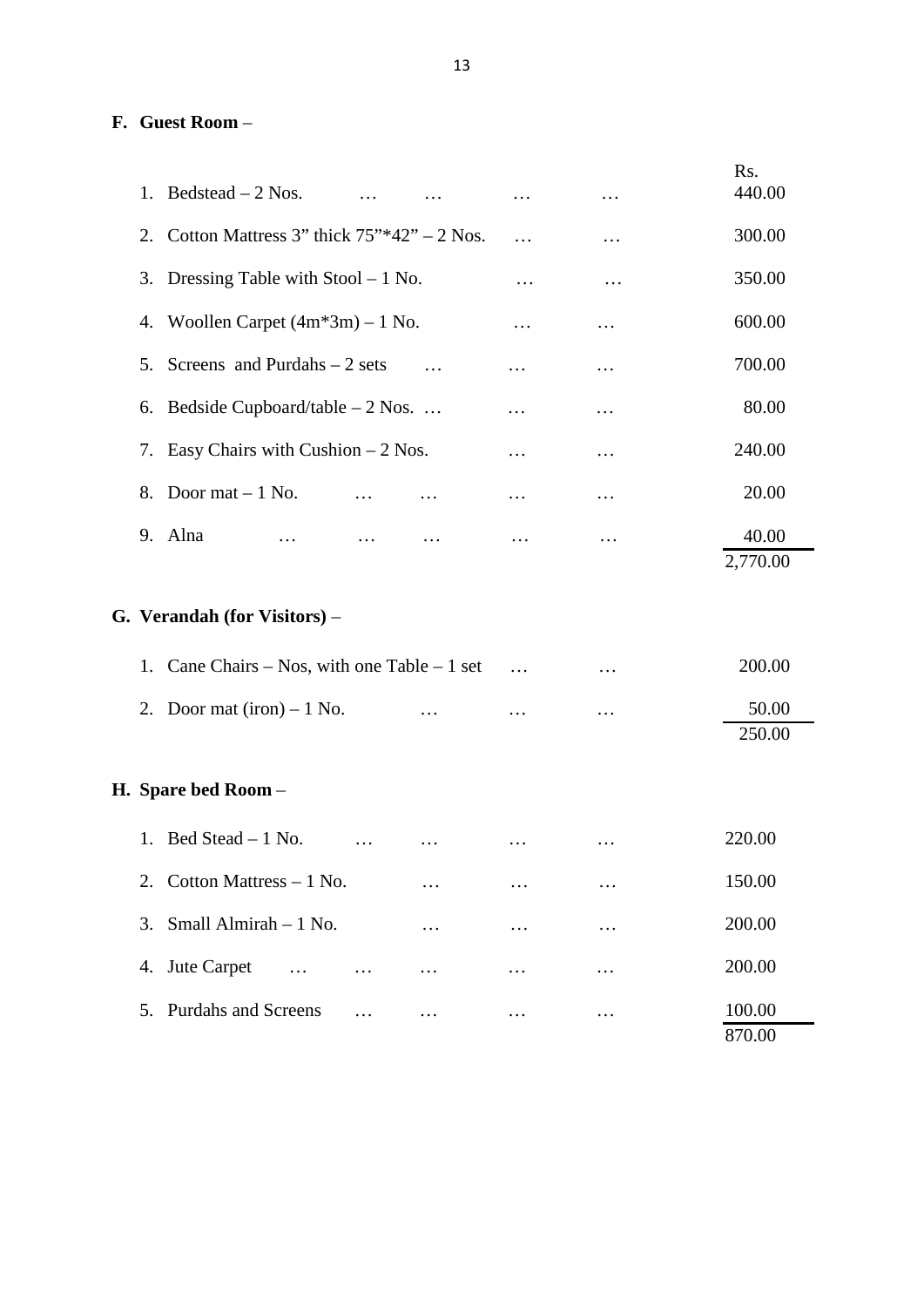#### **I. Pantry and Kitchen** –

|                      |                                                  |          | 14       |          |                   |                 |                  |  |
|----------------------|--------------------------------------------------|----------|----------|----------|-------------------|-----------------|------------------|--|
| Pantry and Kitchen – |                                                  |          |          |          |                   |                 |                  |  |
|                      | 1. Pantry and Kitchen table (alum top) $-2$ Nos. |          |          |          | $\cdots$          | Rs.             | 1500.00          |  |
|                      | 2. Filter (Alum) $-4$ gallons                    |          | $\cdots$ | $\cdots$ | $\cdot\cdot\cdot$ | $\,66$          | 180.00           |  |
| 3.                   | Meat safe                                        | $\cdots$ | $\cdots$ | $\cdots$ | $\cdots$          | $\,66$          | 100.00           |  |
| $\overline{4}$ .     | Shelf/Whatnot                                    | .        | $\cdots$ | $\cdots$ | $\cdots$          | $\,66$<br>Total | 100.00<br>530.00 |  |

#### **J. Servant's Room** –

| Servant's Room -                |          |          |          |                         |  |  |  |  |
|---------------------------------|----------|----------|----------|-------------------------|--|--|--|--|
| 1. Ordinary Bedstead $-2$ Nos.  | $\cdots$ | $\cdots$ | $\cdots$ | Rs.<br>60.00            |  |  |  |  |
| 2. Stools $-2$ Nos.<br>$\cdots$ | $\cdots$ | $\cdots$ | $\cdots$ | Total<br>20.00<br>80.00 |  |  |  |  |

### **K. Garden Implements** –

|                            |                                  |          |  |  |              | 80.00            |  |  |
|----------------------------|----------------------------------|----------|--|--|--------------|------------------|--|--|
| <b>Garden Implements -</b> |                                  |          |  |  |              |                  |  |  |
|                            | 1. Sickle $-2$ Nos.              |          |  |  |              |                  |  |  |
|                            | 2. Khurpi – $2$ Nos.<br>$\cdots$ |          |  |  |              |                  |  |  |
|                            | 3. Kodali $-1$ No.               |          |  |  |              |                  |  |  |
|                            | 4. Jumper $-1$ No.<br>$\ddots$   |          |  |  |              |                  |  |  |
|                            | 5. $Axe - 1 No.$<br>$\sim$       | $\cdots$ |  |  | $1$ set L. S | 150.00           |  |  |
|                            | 6. Raker $-1$ No.<br>$\ddots$    |          |  |  |              |                  |  |  |
|                            | 7. Watering can $-1$ No.         | $\ddots$ |  |  |              |                  |  |  |
|                            | 8. Garden shear $-1$ No.         |          |  |  |              |                  |  |  |
|                            | 9. Lawn mower $-1$ No.           | $\cdots$ |  |  | Total        | 280.00<br>430.00 |  |  |